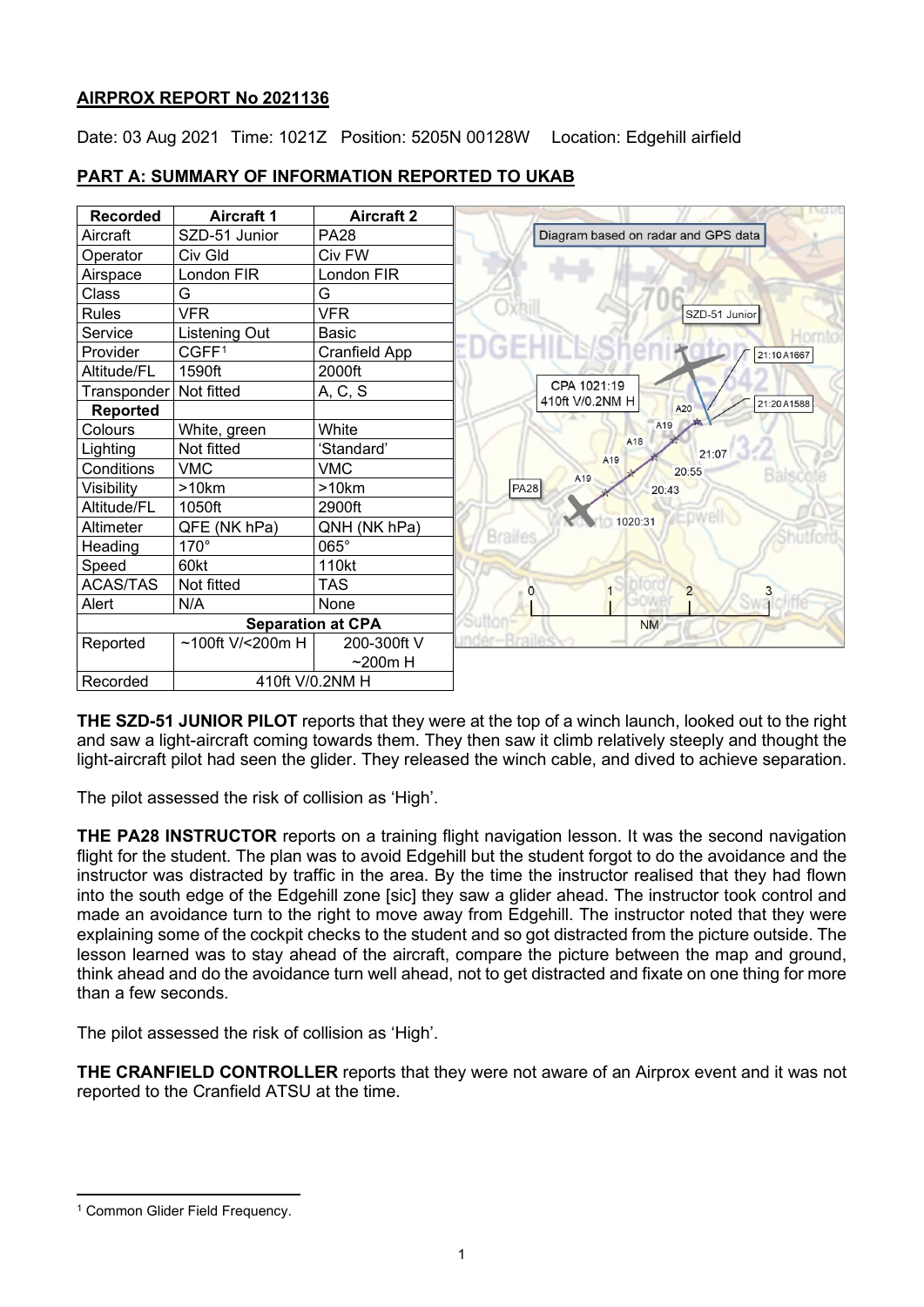# **Factual Background**

The weather at Brize Norton and Birmingham was recorded as follows:

METAR EGVN 031020Z 19003KT 9999 SCT024 18/11 Q1013 BECMG SCT025 RMK BLACKWHT BECMG BLU= METAR EGBB 031020Z VRB03KT 9999 FEW014TCU 17/13 Q1013=

#### **Analysis and Investigation**

## **UKAB Secretariat**

The SZD-51 Junior and PA28 pilots shared an equal responsibility for collision avoidance and not to operate in such proximity to other aircraft as to create a collision hazard. $^{\rm 2}$  $^{\rm 2}$  $^{\rm 2}$  An aircraft operated on or in the vicinity of an aerodrome shall conform with or avoid the pattern of traffic formed by other aircraft in operation. $^3$  $^3$ 



## **Comments**

## **BGA**

It is concerning to read of yet another flight into proximity with winch launching gliders, particularly during an instructional flight focussed on navigation. However we commend the PA28 instructor for his open and honest reporting, and hope that the lessons learned will be communicated widely amongst GA instructors.

## **Summary**

An Airprox was reported when an SZD-51 Junior and a PA28 flew into proximity at Edgehill gliding site at 1021Z on Tuesday 3<sup>rd</sup> August 2021. Both pilots were operating under VFR in VMC, the SZD-51 Junior pilot listening out on the Common Glider Field Frequency and the PA28 pilot in receipt of a Basic Service from Cranfield.

## **PART B: SUMMARY OF THE BOARD'S DISCUSSIONS**

Information available consisted of reports from both pilots, radar photographs/video recordings, reports from the air traffic controllers involved and reports from the appropriate operating authorities. Relevant contributory factors mentioned during the Board's discussions are highlighted within the text in bold, with the numbers referring to the Contributory Factors table displayed in Part C.

<span id="page-1-0"></span><sup>2</sup> (UK) SERA.3205 Proximity.

<span id="page-1-1"></span><sup>3</sup> (UK) SERA.3225 Operation on and in the Vicinity of an Aerodrome.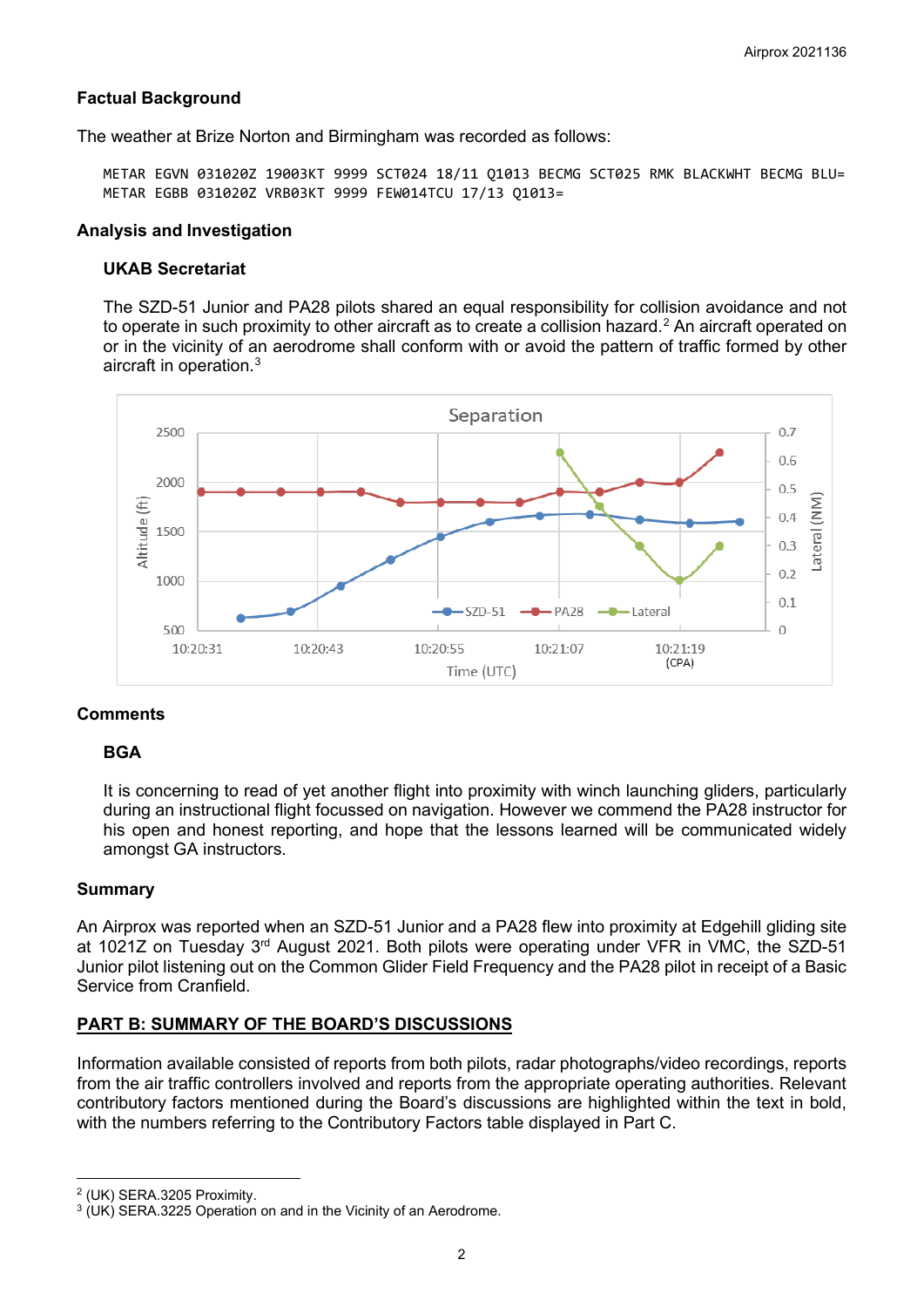Due to the exceptional circumstances presented by the coronavirus pandemic, this incident was assessed as part of a 'virtual' UK Airprox Board meeting where members provided a combination of written contributions and dial-in/VTC comments.

The Board members first discussed the PA28 instructor's report and agreed that, although the incident was concerning, it was pleasing to see the PA28 instructor's full and honest report, for which they were commended. Members agreed that the incident had hinged on the navigation route plan and that its incorrect execution (**CF2**) had resulted in the PA28 being flown through the promulgated and active gliding site (**CF3**) and into close proximity with a winch launching glider (**CF6**). Members noted that the PA28 pilot had been in receipt of a Basic Service from Cranfield but that this had served little purpose due to lack of a radar at, and the distance of the PA28 from, Cranfield (**CF4**). The Cranfield ATCO could not have provided any assistance to the PA28 pilot (**CF1**) and the Board felt that the PA28 instructor would have been much better served by obtaining a Basic or Traffic Service from a closer, surveillance equipped, airfield. Unfortunately, the PA28 pilot's navigation plan appeared to be 'fail unsafe' in that the instructor had been distracted (**CF7**) resulting in a lack of mentoring of the student (**CF8**), a late sighting of the glider (**CF11**, **CF12**) and avoiding action that had been too late (**CF5**) to prevent the PA28 and glider from flying in to close proximity. The glider pilot had had no situational awareness on the approaching PA28 and the PA28 pilots had had, at best, generic situational awareness that gliders were likely to be operating from a gliding site that was marked on their charts (**CF9**). The glider had not been fitted with EC (**CF10**) so the only remaining barrier to MAC was see-and-avoid. Members felt that the glider pilot had seen the PA28 first, albeit at a late stage (**CF12**) and had been concerned by its proximity (**CF13**) such that, on releasing the cable, they dived to achieve separation. Turning to risk, some members felt that the PA28 and glider pilots had averted collision by taking effective avoiding action, risk C, but the majority felt that the proximity of the PA28 to the glider at the top of its winch launch had been such that safety had been much reduced (**CF14**).

# **PART C: ASSESSMENT OF CONTRIBUTORY FACTORS AND RISK**

|           | 2021136                                                        |                                                                        |                                                                                                      |                                                                                                 |  |  |
|-----------|----------------------------------------------------------------|------------------------------------------------------------------------|------------------------------------------------------------------------------------------------------|-------------------------------------------------------------------------------------------------|--|--|
| <b>CF</b> | Factor                                                         | <b>Description</b>                                                     | <b>ECCAIRS Amplification</b>                                                                         | <b>UKAB Amplification</b>                                                                       |  |  |
|           | <b>Ground Elements</b>                                         |                                                                        |                                                                                                      |                                                                                                 |  |  |
|           | • Situational Awareness and Action                             |                                                                        |                                                                                                      |                                                                                                 |  |  |
| 1         | Contextual                                                     | • ANS Flight Information<br>Provision                                  | Provision of ANS flight information                                                                  | The ATCO/FISO was not<br>required to monitor the flight<br>under a Basic Service                |  |  |
|           | <b>Flight Elements</b>                                         |                                                                        |                                                                                                      |                                                                                                 |  |  |
|           | <b>.</b> Tactical Planning and Execution                       |                                                                        |                                                                                                      |                                                                                                 |  |  |
| 2         | <b>Human Factors</b>                                           | • Action Performed<br>Incorrectly                                      | Events involving flight crew performing<br>the selected action incorrectly                           | Incorrect or ineffective<br>execution                                                           |  |  |
| 3         | <b>Human Factors</b>                                           | • Aircraft Navigation                                                  | An event involving navigation of the<br>aircraft.                                                    | Flew through promulgated<br>and active airspace, e.g.<br>Glider Site                            |  |  |
| 4         | <b>Human Factors</b>                                           | • Communications by Flight<br>Crew with ANS                            | An event related to the communications<br>between the flight crew and the air<br>navigation service. | Pilot did not request<br>appropriate ATS service or<br>communicate with<br>appropriate provider |  |  |
| 5         | <b>Human Factors</b>                                           | • Late Decision/Plan                                                   | Events involving flight crew making a<br>decision too late to meet the needs of the<br>situation     |                                                                                                 |  |  |
| 6         | <b>Human Factors</b>                                           | • Monitoring of<br>Environment                                         | Events involving flight crew not to<br>appropriately monitoring the environment                      | Did not avoid/conform with<br>the pattern of traffic already<br>formed                          |  |  |
|           | • Situational Awareness of the Conflicting Aircraft and Action |                                                                        |                                                                                                      |                                                                                                 |  |  |
| 7         | <b>Human Factors</b>                                           | • Interpretation of<br><b>Automation or Flight Deck</b><br>Information | Interpretation of Automation or Flight<br>Deck Information by the flight crew.                       | Pilot engaged in other tasks                                                                    |  |  |
| 8         | <b>Human Factors</b>                                           | • Mentoring                                                            | Events involving the mentoring of an<br>individual                                                   |                                                                                                 |  |  |

Contributory Factors: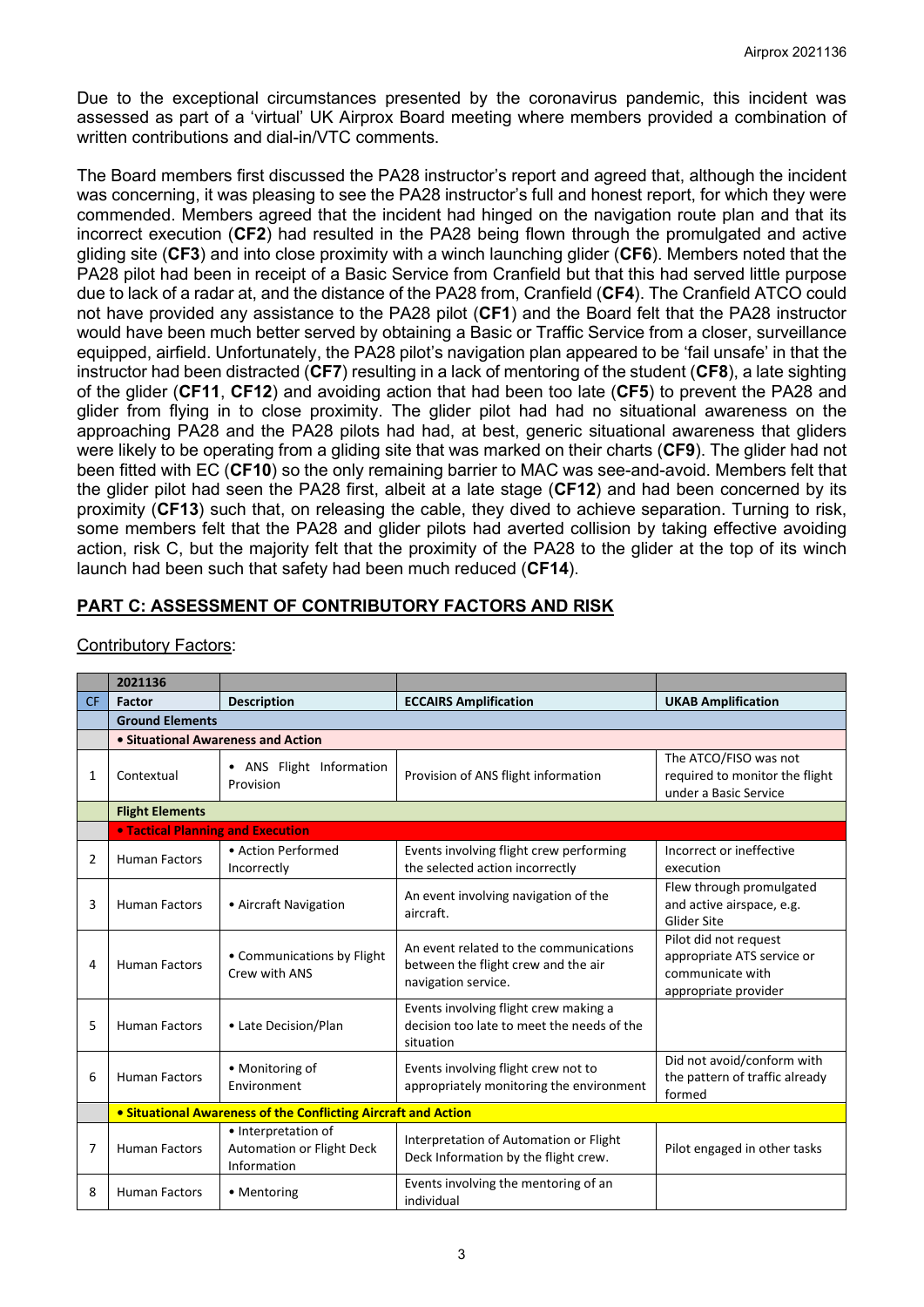| 9  | Contextual                                           | • Situational Awareness<br>and Sensory Events | Events involving a flight crew's awareness<br>and perception of situations                                                                            | Pilot had no, late or only<br>generic, Situational<br>Awareness |  |  |
|----|------------------------------------------------------|-----------------------------------------------|-------------------------------------------------------------------------------------------------------------------------------------------------------|-----------------------------------------------------------------|--|--|
|    | • Electronic Warning System Operation and Compliance |                                               |                                                                                                                                                       |                                                                 |  |  |
| 10 | Technical                                            | • ACAS/TCAS System<br>Failure                 | An event involving the system which<br>provides information to determine aircraft<br>position and is primarily independent of<br>ground installations | Incompatible CWS equipment                                      |  |  |
|    | • See and Avoid                                      |                                               |                                                                                                                                                       |                                                                 |  |  |
| 11 | <b>Human Factors</b>                                 | • Distraction - Job Related                   | Events where flight crew are distracted for<br>job related reasons                                                                                    |                                                                 |  |  |
| 12 | <b>Human Factors</b>                                 | • Identification/Recognition                  | Events involving flight crew not fully<br>identifying or recognising the reality of a<br>situation                                                    | Late sighting by one or both<br>pilots                          |  |  |
| 13 | <b>Human Factors</b>                                 | • Perception of Visual<br>Information         | Events involving flight crew incorrectly<br>perceiving a situation visually and then<br>taking the wrong course of action or path<br>of movement      | Pilot was concerned by the<br>proximity of the other aircraft   |  |  |
|    | • Outcome Events                                     |                                               |                                                                                                                                                       |                                                                 |  |  |
| 14 | Contextual                                           | • Near Airborne Collision<br>with Aircraft    | An event involving a near collision by an<br>aircraft with an aircraft, balloon, dirigible<br>or other piloted air vehicles                           |                                                                 |  |  |

#### Degree of Risk: B.

Recommendation: Nil.

#### Safety Barrier Assessment<sup>[4](#page-3-0)</sup>

In assessing the effectiveness of the safety barriers associated with this incident, the Board concluded that the key factors had been that:

## **Ground Elements:**

**Situational Awareness of the Confliction and Action** were assessed as **not used** because Cranfield are not surveillance equipped and were not aware of the PA28 flight path.

#### **Flight Elements:**

**Tactical Planning and Execution** was assessed as **ineffective** because the PA28 instructor did not avoid the Edgehill gliding site, as planned.

**Situational Awareness of the Conflicting Aircraft and Action** were assessed as **partially effective** because although the PA28 instructor was aware of the location of the Edgehill gliding site, they were distracted 'by traffic in the area'.

**Electronic Warning System Operation and Compliance** were assessed as **ineffective** because the glider was not fitted with EC transmit or receive and could not alert or be alerted by the PA28 TAS.

<span id="page-3-0"></span><sup>4</sup> The UK Airprox Board scheme for assessing the Availability, Functionality and Effectiveness of safety barriers can be found on the [UKAB Website.](http://www.airproxboard.org.uk/Learn-more/Airprox-Barrier-Assessment/)